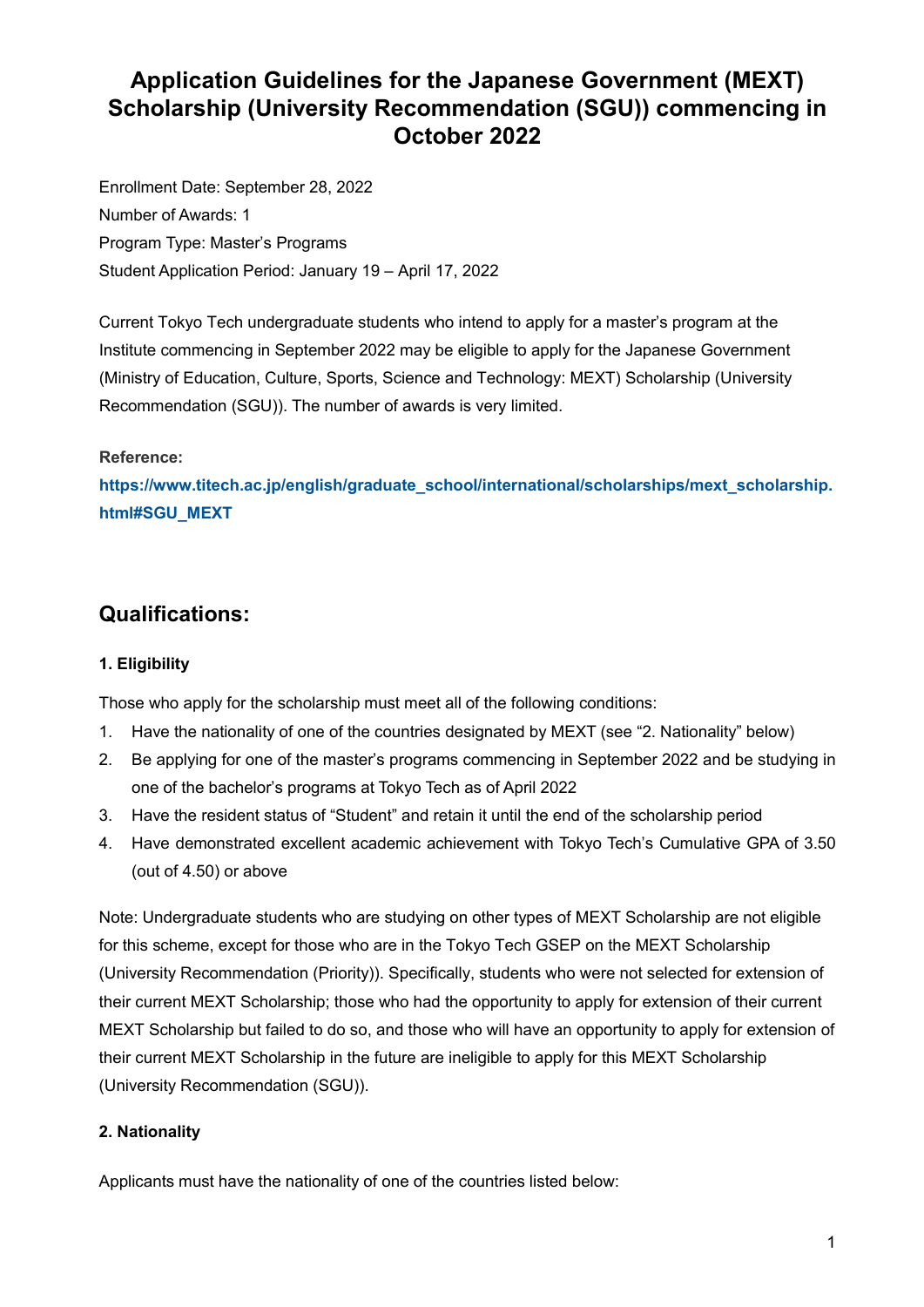Afghanistan, Albania, Algeria, Angola, Argentina, Armenia, Austria, Azerbaijan, Bahrain, Bangladesh, Belarus, Benin, Bhutan, Bolivia, Bosnia-Herzegovina, Botswana, Brazil, Brunei, Bulgaria, Burkina Faso, Burundi, Cambodia, Cameroon, Cape Verde, Central Africa, Chad, Chile, Columbia, Comoros, Cote d'Ivoire, Croatia, Cyprus, Czech, Democratic Republic of the Congo, Djibouti, Ecuador, Egypt, Equatorial Guinea, Eritrea, Eswatini, Ethiopia, Gabon, Gambia, Ghana, Greece, Guinea, Guinea-Bissau, Guyana, Hungary, India, Indonesia, Iran, Iraq, Israel, Jordan, Kazakhstan, Kenya, Kosovo, Kuwait, Kyrgyzstan, Laos, Lebanon, Lesotho, Liberia, Libya, Liechtenstein, Madagascar, Malawi, Malaysia, Maldives, Mali, Mauritania, Mauritius, Moldova, Mongolia, Montenegro, Morocco, Mozambique, Myanmar, Namibia, Nepal, Niger, Nigeria, North Macedonia, Oman, Pakistan, Palestine, Paraguay, Peru, Philippines, Poland, Qatar, Republic of the Congo, Romania, Russia, Rwanda, Sao Tome Principe, Saudi Arabia, Senegal, Serbia, Seychelles, Sierra Leone, Singapore, Slovakia, Slovenia, Somalia, South Africa, South Sudan, Sri Lanka, Sudan, Suriname, Switzerland, Syria, Tajikistan, Tanzania, Thailand, Togo, Tunisia, Turkey, Turkmenistan, Uganda, Ukraine, United Arab Emirates, United States of America, Uruguay, Uzbekistan, Venezuela, Vietnam, Yemen, Zambia, Zimbabwe

#### **3. Age**

Applicants must have been born on or after April 2, 1987.

#### **4. Academic Background**

Applicants must be currently studying at Tokyo Tech and be expected to successfully complete their undergraduate program by the date of enrollment.

#### **5. Health**

Applicants must be physically and mentally able to pursue studies at Tokyo Tech.

#### **6. Visa**

As stated in "1. Eligibility", applicants must have the resident status of "Student" and retain it until the end of the scholarship period. The applicant should also be aware that provision of scholarship benefits will be stopped if they changed their resident status to one other than "Student".

#### **7. Non-eligibility**

The following persons are not eligible for the scholarship, and if non-eligibility is identified after they are selected for the scholarship, the individual must withdraw from the scholarship.

- (1) Those who are military personnel or military civilian employees at the time of their arrival in Japan or during the period they receive the scholarship
- (2) Those who cannot complete their master's degree within the standard duration of study (Students taking registered absence from school are excluded)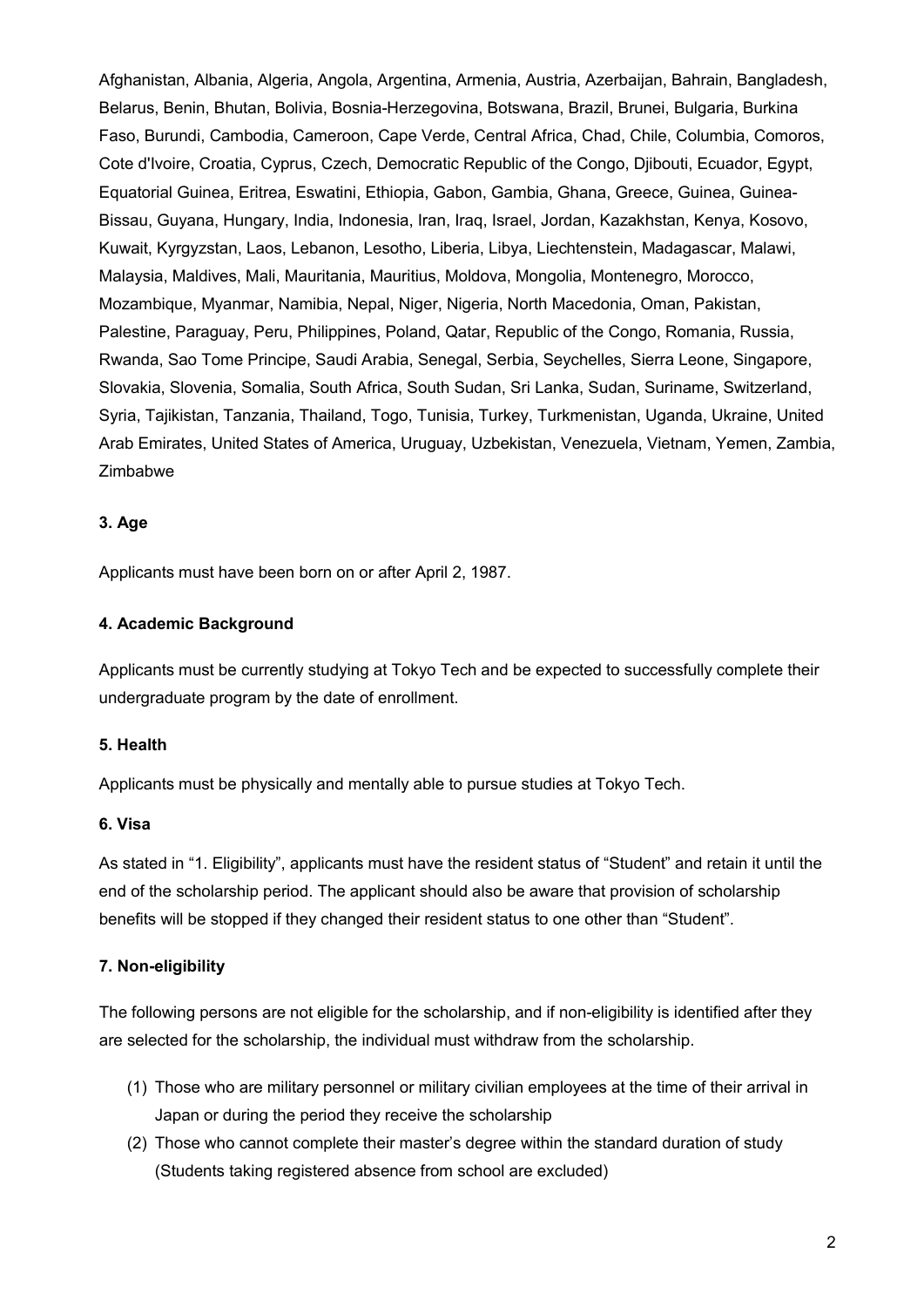- (3) Those who apply for this scholarship through other universities or who are currently also applying to another program under the Japanese Government (MEXT) Scholarship system. This includes programs for which scholarship payment will begin in FY2022, even if their final selection results have not been decided yet
- (4) Those who intend to receive a scholarship from an organization other than MEXT, including a government organization in the applicant's home country, after the start of the MEXT Scholarship period
- (5) Those who do not meet the academic background qualifications by the date required by their program
- (6) Those who held dual nationality at the time of application and whose renunciation of Japanese nationality before the date of their arrival in Japan cannot be verified
- (7) Those who, at or after the time of application, plan to engage in long-term research (such as fieldwork or an internship) outside Japan or plan to take a long-term leave of absence from Tokyo Tech.

#### **8. Other**

The MEXT Scholarship will be granted to those who are willing to contribute to mutual understanding between Japan and their home country by participating in activities at schools and in communities during their studies in Japan while contributing to the internationalization of Japan. After their graduation, (past) recipients are expected to make efforts to promote relations between their home country and Japan, by maintaining close relations with the university they attended, by cooperating with surveys and questionnaires, and, after returning to their home country, by cooperating with relevant projects and events conducted by the Japanese diplomatic mission, etc. located there.

## **Scholarship Period:**

#### **From October 2022 to March 2023 (6 months)**

Tokyo Tech-recommended MEXT Scholarship students are not permitted to enroll in a graduate program at a university other than Tokyo Tech.

Note: If a recipient desires to continue as a MEXT Scholarship student in a Tokyo Tech graduate program, they may apply for the MEXT Scholarship (University Recommendation (SGU)) again, provided that they have made outstanding academic achievement that meets certain criteria. However, MEXT will stop provision of the scholarship benefits in March 2024 because MEXT's Top Global University Project (SGU) will be terminated in that month. Therefore, students will not receive the scholarship benefits from April 2024 onwards and have to pay the tuition fee.

## **Scholarship Benefits:**

#### **1. Stipend**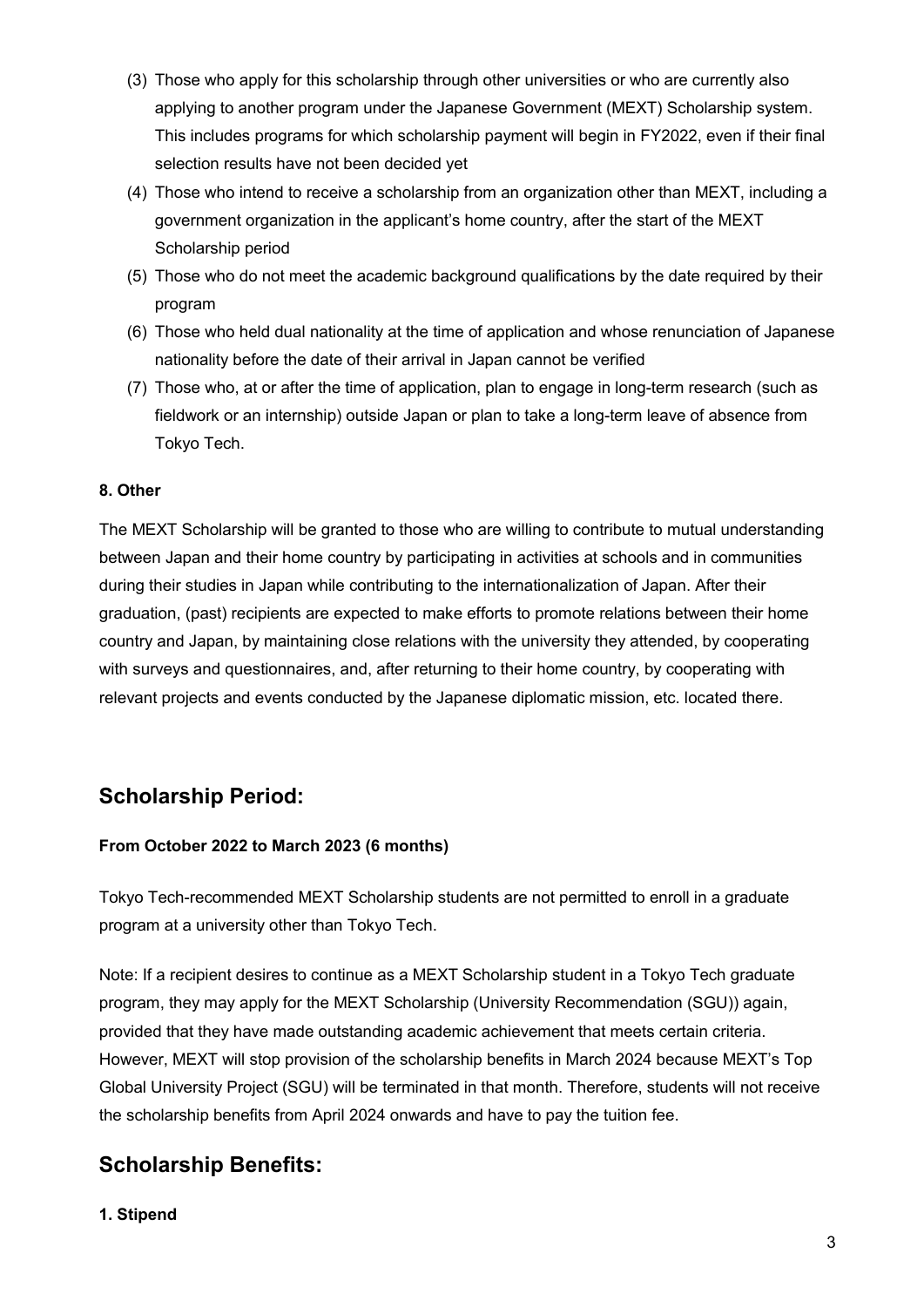Scholarship recipients will be provided a monthly stipend of **147,000 JPY (master's program).** This stipend is subject to change as specified by the regulations of the MEXT Scholarship program.

### **2. Education Fee**

Tuition and admission fees will be waived by Tokyo Tech.

# **Cessation of Scholarship Benefits:**

**MEXT will stop provision of scholarship benefits in the following situations. Should any of the following apply, the scholarship recipient may be ordered to return part of, or the entirety of, the scholarship benefits received up to that time. Provision of scholarship benefits may also be suspended during the period up to the decision on the disposition of the matter.**

- (1) The recipient made a false statement on their application
- (2) The recipient violated an article of the Pledge to the Minister of Education, Culture, Sports, Science and Technology
- (3) The recipient violated a Japanese law and was sentenced and imprisoned for an indefinite period or for a period exceeding 1 year
- (4) The recipient was suspended from Tokyo Tech or received other punishment, or was removed from Tokyo Tech register as a disciplinary action in accordance with the regulations of Tokyo **Tech**
- (5) It has been determined that it will be impossible for the recipient to complete their graduate program within the standard period of study because of poor academic grades or suspension or absence from Tokyo Tech
- (6) The recipient changed their resident status to one other than "Student"
- (7) The recipient received another scholarship (excluding those specified for research expenditures)
- (8) The recipient withdrew from Tokyo Tech or moved to another university
- (9) Tokyo Tech is no longer a member of the Top Global University Project (SGU). (including the termination of the project)

The monthly stipend will not be granted to a recipient who takes a leave of absence or is long absent from Tokyo Tech.

## **Application Procedures:**

### **Application Deadline: April 17, 2022**

**[Application Form](http://www.titech.ac.jp/english/graduate_school/international/scholarships/mext_scholarship.html#SGU_MEXT) Download**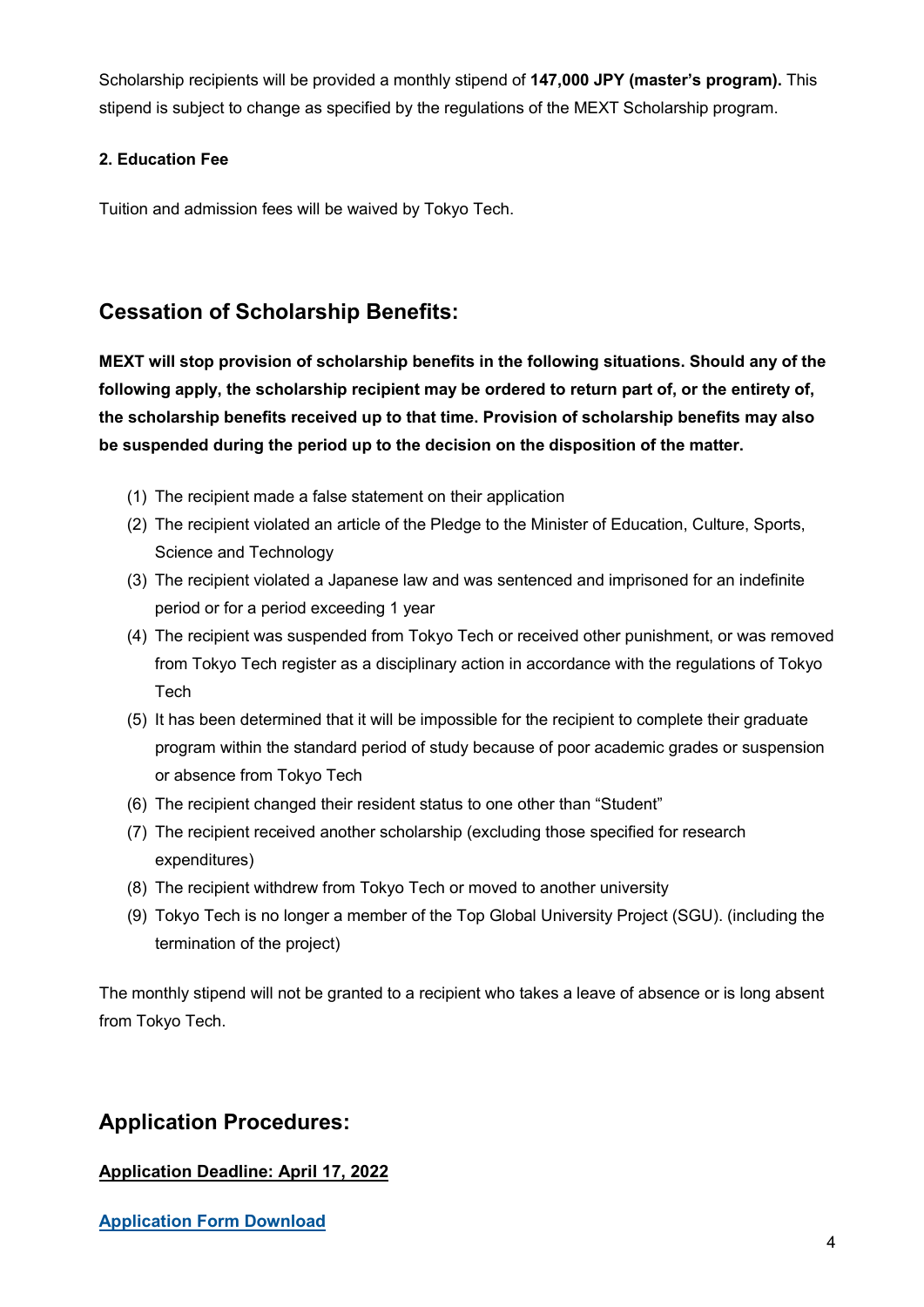#### **1. Consultation with the Prospective Academic Supervisor**

Prior to submitting application materials, applicants must consult with a prospective academic supervisor at Tokyo Tech to confirm their eligibility for the MEXT Scholarship (University Recommendation (SGU)) and participate in an initial interview. IGP(C) applicants who are considering applying for the MEXT Scholarship must confirm their eligibility before application.

#### **2. Documents to be Submitted**

#### **(1) Application Form for the MEXT Scholarship** (Form 6)

**Photograph** (4.5 cm×3.5 cm, taken within the past six months, upper body, full-faced) Write your name and nationality on the reverse side. The photograph must be pasted on the application form. A digital photograph inserted in the form is also acceptable.

**(2) Research Plan or Research Status Sheet** (Form 7)

**NOTE: IGP(C) applicants should include these documents in their IGP(C) application for admission and send them to Admissions Division. Successful applicants will later be told to send the original copy of Form 6 (double-sided printing) to Tokyo Tech.**

\*Tokyo Tech and the applicant's academic supervisor will prepare the other required forms.

#### **3. Submission of Application Documents**

**The completed application documents must reach the Admissions Division for IGP(C) applicants, or the International Student Exchange Division for applicants for programs other than IGP(C), no later than April 17, 2022.**

#### **Applicants to IGP(C)**

Admissions Division, Tokyo Institute of Technology Please refer to **[the IGP\(C\) Application Guidelines.](http://www.titech.ac.jp/english/graduate_school/international/graduate_program_c/overseas.html)**

#### **Applicants to programs other than IGP(C)**

International Student Exchange Division Hisao & Hiroko Taki Plaza, Floor B1 2-12-1 Ookayama, Meguro-ku, Tokyo 152-8550, JAPAN Applicants may submit the application documents in person to Hisao & Hiroko Taki Plaza, Floor B1, Ookayama Campus (staff members available from 9:30 a.m. to 16:15 p.m. on weekdays); or via campus mail services (mailbox TP-003).

Notes: